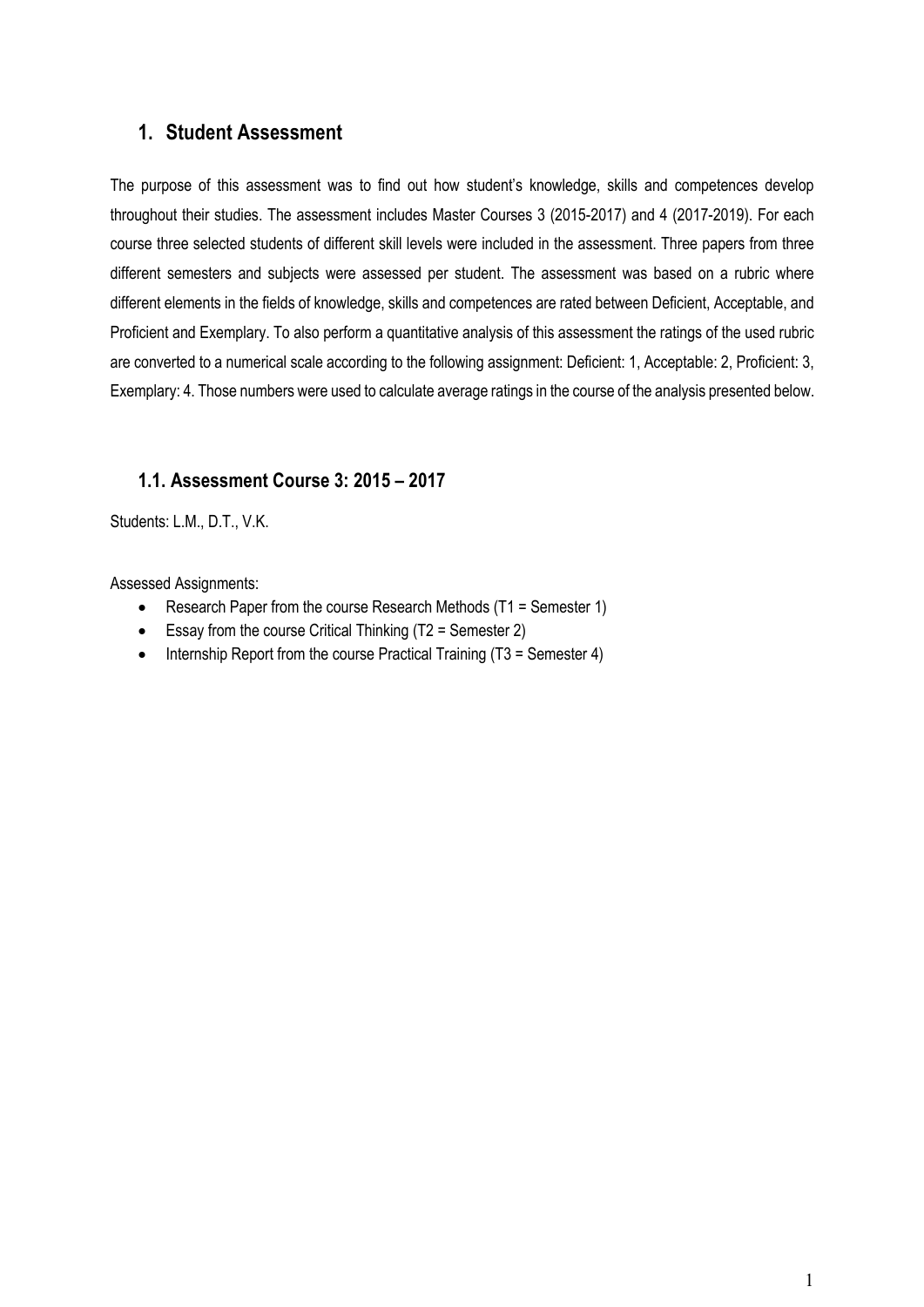| Course 3                  | Student                                                                                                                                                                                   | T1 - Semester 1<br>(Research Methods) |                  |                  | T2 - Semester 3<br>(Critical Thinking) |                 |                  |                            | T3 - Semester 5<br>(Internship Report) |                             |                  |                            |  |
|---------------------------|-------------------------------------------------------------------------------------------------------------------------------------------------------------------------------------------|---------------------------------------|------------------|------------------|----------------------------------------|-----------------|------------------|----------------------------|----------------------------------------|-----------------------------|------------------|----------------------------|--|
| 2015 - 2017               | L.M.                                                                                                                                                                                      | 1.<br>Deficient                       | 2.<br>Acceptable | 3.<br>Proficient | 4.<br>Exemplary                        | 1.<br>Deficient | 2.<br>Acceptable | 3. Proficient 4. Exemplary |                                        | $\mathbf{1}$ .<br>Deficient | 2.<br>Acceptable | 3. Proficient 4. Exemplary |  |
|                           | Very specialized knowledge at a contemporary<br>advanced level as basis for original thinking and<br>research                                                                             |                                       |                  | X                |                                        |                 |                  | X                          |                                        |                             |                  | X                          |  |
| Knowledge                 | Matches the selection of the research design and the<br>corresponding data collection procedures and analyzing<br>methods to the research                                                 |                                       | X                |                  |                                        |                 |                  | $\sf X$                    |                                        |                             |                  | X                          |  |
|                           | Comprehensibility, structure of argumentation, target<br>group related, conviction through interesting<br>presentation, clarity of the question                                           | Χ                                     |                  |                  |                                        |                 | X                |                            |                                        |                             |                  | X                          |  |
|                           | The ability to express (communicate) oneself clearly,<br>accurately, and professionally in written form.                                                                                  | Χ                                     |                  |                  |                                        |                 | Χ                |                            |                                        |                             |                  | X                          |  |
|                           | Critical analysis of theories and approaches in the<br>complex area of management and leadership                                                                                          |                                       | X                |                  |                                        |                 |                  | $\sf X$                    |                                        |                             | X                |                            |  |
| <b>Skills</b>             | Specialized skills for problem solving necessary for<br>research and/or innovation to develop new knowledge<br>and procedures as well as integration of knowledge from<br>various courses |                                       | X                |                  |                                        |                 |                  | $\mathsf{X}$               |                                        |                             |                  | X                          |  |
|                           | Handle complex situations, perform operational tasks<br>and solve problems in a goal-oriented, task-appropriate<br>and responsible manner                                                 |                                       | X                |                  |                                        |                 | X                |                            |                                        |                             |                  | X                          |  |
| <b>Broader Competence</b> | Contributing to knowledge or professional practice<br>and/or reviewing strategic performance of staff/group                                                                               |                                       | X                |                  |                                        |                 |                  | $\sf X$                    |                                        |                             | X                |                            |  |
|                           | The ability to engage in professional conduct, integrity,<br>and ethical behavior                                                                                                         |                                       |                  | X                |                                        |                 |                  | Χ                          |                                        |                             |                  | Χ                          |  |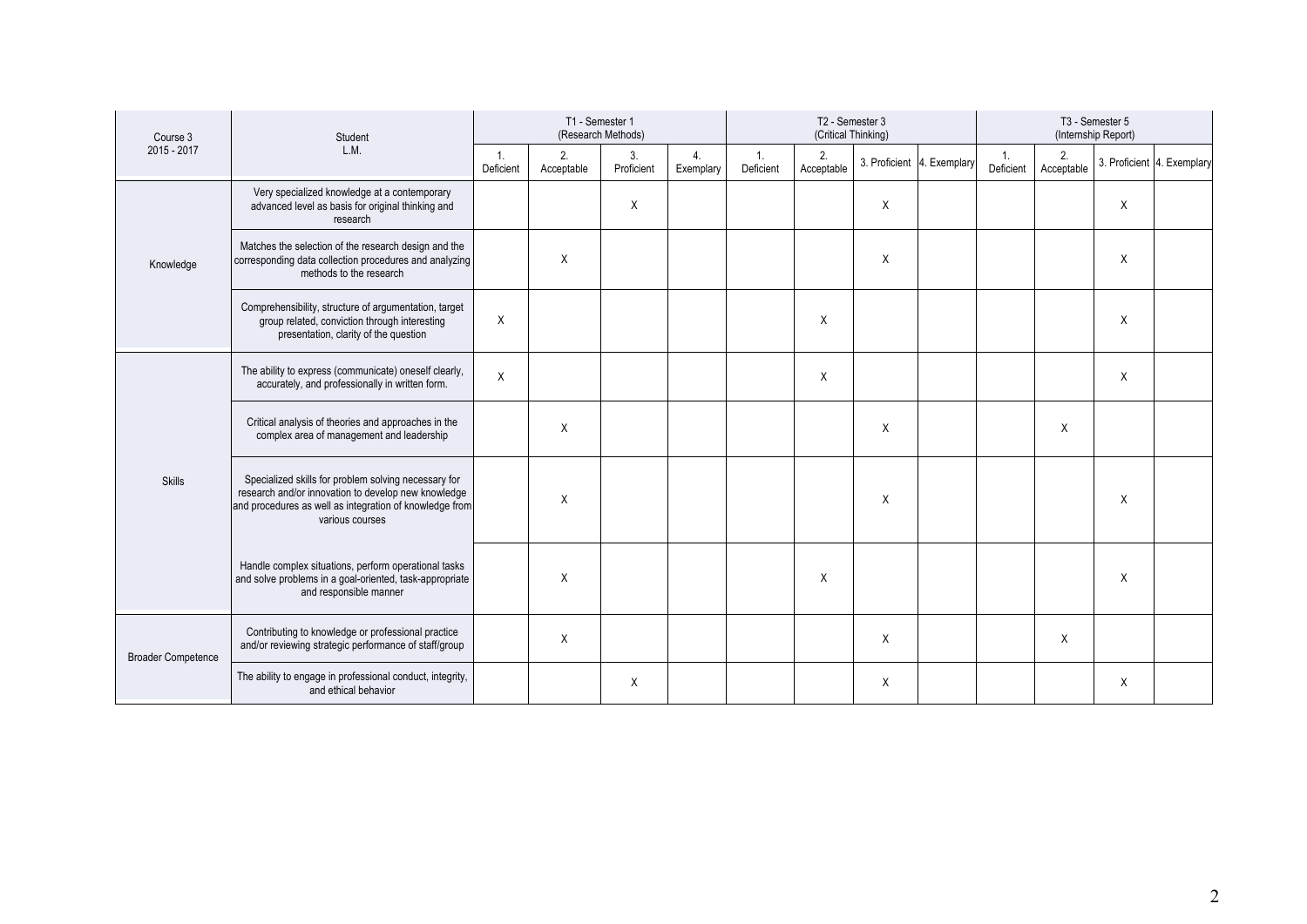| Course 3<br>Student       |                                                                                                                                                                                                 | T1 - Semester 1<br>(Research Methods) |                  |                  |                 | T2 - Semester 3<br>(Critical Thinking) |                                       |    |    | T3 - Semester 5<br>(Internship Report) |                                       |    |    |
|---------------------------|-------------------------------------------------------------------------------------------------------------------------------------------------------------------------------------------------|---------------------------------------|------------------|------------------|-----------------|----------------------------------------|---------------------------------------|----|----|----------------------------------------|---------------------------------------|----|----|
| 2015 - 2017               | D.T.                                                                                                                                                                                            | $\mathbf{1}$ .<br>Deficient           | 2.<br>Acceptable | 3.<br>Proficient | 4.<br>Exemplary | 1.<br>Deficient                        | 2.<br>Acceptable Proficient Exemplary | 3. | 4. | $\overline{1}$ .<br>Deficient          | 2.<br>Acceptable Proficient Exemplary | 3. | 4. |
|                           | Very specialized knowledge at a<br>contemporary advanced level as<br>basis for original thinking and<br>research                                                                                |                                       | X                |                  |                 | X                                      |                                       |    |    |                                        |                                       |    |    |
| Knowledge                 | Matches the selection of the<br>research design and the<br>corresponding data collection<br>procedures and analyzing<br>methods to the research                                                 |                                       | X                |                  |                 |                                        | X                                     |    |    |                                        |                                       |    |    |
|                           | Comprehensibility, structure of<br>argumentation, target group<br>related, conviction through<br>interesting presentation, clarity<br>of the question                                           | $\boldsymbol{\mathsf{X}}$             |                  |                  |                 |                                        | X                                     |    |    |                                        |                                       |    |    |
|                           | The ability to express<br>(communicate) oneself clearly,<br>accurately, and professionally in<br>written form.                                                                                  | $\boldsymbol{\mathsf{X}}$             |                  |                  |                 | X                                      |                                       |    |    |                                        |                                       |    |    |
|                           | Critical analysis of theories and<br>approaches in the complex area<br>of management and leadership                                                                                             | $\boldsymbol{\mathsf{X}}$             |                  |                  |                 |                                        | X                                     |    |    |                                        |                                       |    |    |
| <b>Skills</b>             | Specialized skills for problem<br>solving necessary for research<br>and/or innovation to develop<br>new knowledge and procedures<br>as well as integration of<br>knowledge from various courses | X                                     |                  |                  |                 |                                        | X                                     |    |    |                                        |                                       |    |    |
|                           | Handle complex situations,<br>perform operational tasks and<br>solve problems in a goal-<br>oriented, task-appropriate and<br>responsible manner                                                | $\boldsymbol{\mathsf{X}}$             |                  |                  |                 |                                        | X                                     |    |    |                                        |                                       |    |    |
| <b>Broader Competence</b> | Contributing to knowledge or<br>professional practice and/or<br>reviewing strategic performance<br>of staff/group                                                                               | $\boldsymbol{\mathsf{X}}$             |                  |                  |                 |                                        | X                                     |    |    |                                        |                                       |    |    |
|                           | The ability to engage in<br>professional conduct, integrity,<br>and ethical behavior                                                                                                            |                                       |                  | X                |                 |                                        |                                       | X  |    |                                        |                                       |    |    |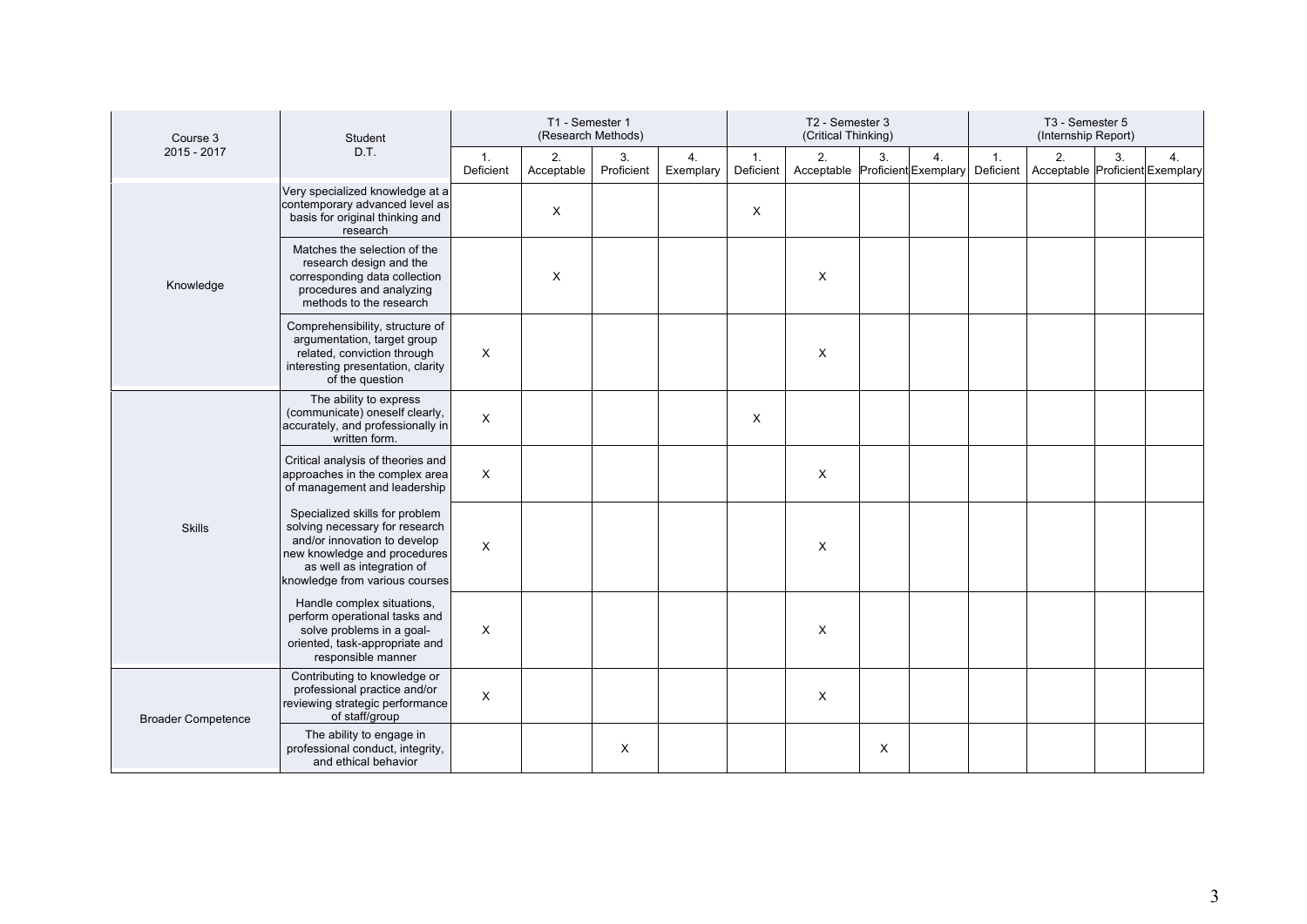| Course 3                  | Student<br>V.K.                                                                                                                                                                                 | T1 - Semester 1<br>(Research Methods) |                  |                           |                 | T2 - Semester 3<br>(Critical Thinking) |    |    |    | T3 - Semester 5<br>(Internship Report) |    |    |                                                                                           |
|---------------------------|-------------------------------------------------------------------------------------------------------------------------------------------------------------------------------------------------|---------------------------------------|------------------|---------------------------|-----------------|----------------------------------------|----|----|----|----------------------------------------|----|----|-------------------------------------------------------------------------------------------|
| 2015 - 2017               |                                                                                                                                                                                                 | 1.<br>Deficient                       | 2.<br>Acceptable | 3.<br>Proficient          | 4.<br>Exemplary | $\mathbf{1}$ .                         | 2. | 3. | 4. | 1.                                     | 2. | 3. | 4.<br>Deficient Acceptable Proficient Exemplary Deficient Acceptable Proficient Exemplary |
|                           | Very specialized knowledge at a<br>contemporary advanced level as<br>basis for original thinking and<br>research                                                                                |                                       | X                |                           |                 |                                        | X  |    |    |                                        |    |    |                                                                                           |
| Knowledge                 | Matches the selection of the<br>research design and the<br>corresponding data collection<br>procedures and analyzing<br>methods to the research                                                 |                                       | X                |                           |                 |                                        | X  |    |    |                                        |    |    |                                                                                           |
|                           | Comprehensibility, structure of<br>argumentation, target group<br>related, conviction through<br>interesting presentation, clarity of<br>the question                                           | X                                     |                  |                           |                 |                                        | X  |    |    |                                        |    |    |                                                                                           |
|                           | The ability to express<br>(communicate) oneself clearly,<br>accurately, and professionally in<br>written form.                                                                                  | X                                     |                  |                           |                 | X                                      |    |    |    |                                        |    |    |                                                                                           |
|                           | Critical analysis of theories and<br>approaches in the complex area<br>of management and leadership                                                                                             | X                                     |                  |                           |                 |                                        | X  |    |    |                                        |    |    |                                                                                           |
| <b>Skills</b>             | Specialized skills for problem<br>solving necessary for research<br>and/or innovation to develop new<br>knowledge and procedures as<br>well as integration of knowledge<br>from various courses | $\times$                              |                  |                           |                 |                                        | X  |    |    |                                        |    |    |                                                                                           |
|                           | Handle complex situations,<br>perform operational tasks and<br>solve problems in a goal-oriented,<br>task-appropriate and responsible<br>manner                                                 | X                                     |                  |                           |                 |                                        | X  |    |    |                                        |    |    |                                                                                           |
| <b>Broader Competence</b> | Contributing to knowledge or<br>professional practice and/or<br>reviewing strategic performance<br>of staff/group                                                                               | X                                     |                  |                           |                 | X                                      |    |    |    |                                        |    |    |                                                                                           |
|                           | The ability to engage in<br>professional conduct, integrity,<br>and ethical behavior                                                                                                            |                                       |                  | $\boldsymbol{\mathsf{X}}$ |                 |                                        |    | X  |    |                                        |    |    |                                                                                           |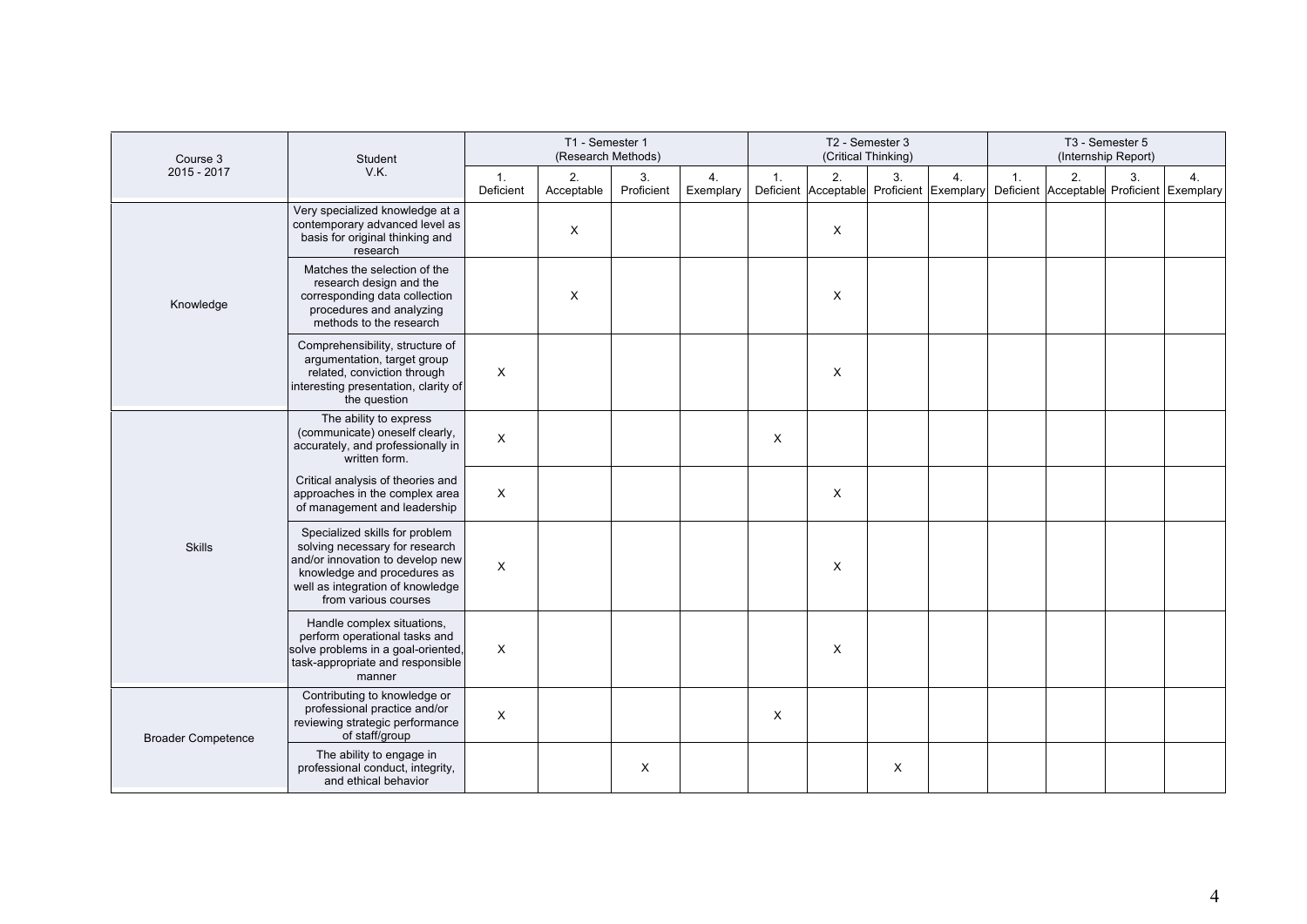|               | Average Rating                        |                                        |                                                    |  |  |  |  |  |  |  |  |
|---------------|---------------------------------------|----------------------------------------|----------------------------------------------------|--|--|--|--|--|--|--|--|
| Student       | T1 - Semester 1<br>(Research Methods) | T2 - Semester 3<br>(Critical Thinking) | T <sub>3</sub> - Semester 5<br>(Internship Report) |  |  |  |  |  |  |  |  |
| $L.M.$ (blue) |                                       | 2,6                                    | 2,7                                                |  |  |  |  |  |  |  |  |
| $D.T.$ (grey) | ۹.4                                   | 1,8                                    | $\star$                                            |  |  |  |  |  |  |  |  |
| V.K. (orange) | .4                                    | 2,4                                    | $\star$                                            |  |  |  |  |  |  |  |  |

### *Average Rating for each Student in the respective Subjects*



Figure 1: Average Rating for each student in Course 3

Definition of Ratings:

1: Deficient 2: Acceptable 3: Proficient 4: Exemplary

\*Comment: Internship Reports were written in Albanian and could therefore not be assessed.

### **1.2. Assessment Course 4: 2017 – 2019**

Students: E.B., G.M., E.S.

Assessed Subjects:

- Research Paper from the course Governance and Organizational Development (Semester 1)
- Essay from the course Strategic Management (Semester 2)
- Exam from the course Organizational Planning and Finance (Semester 4)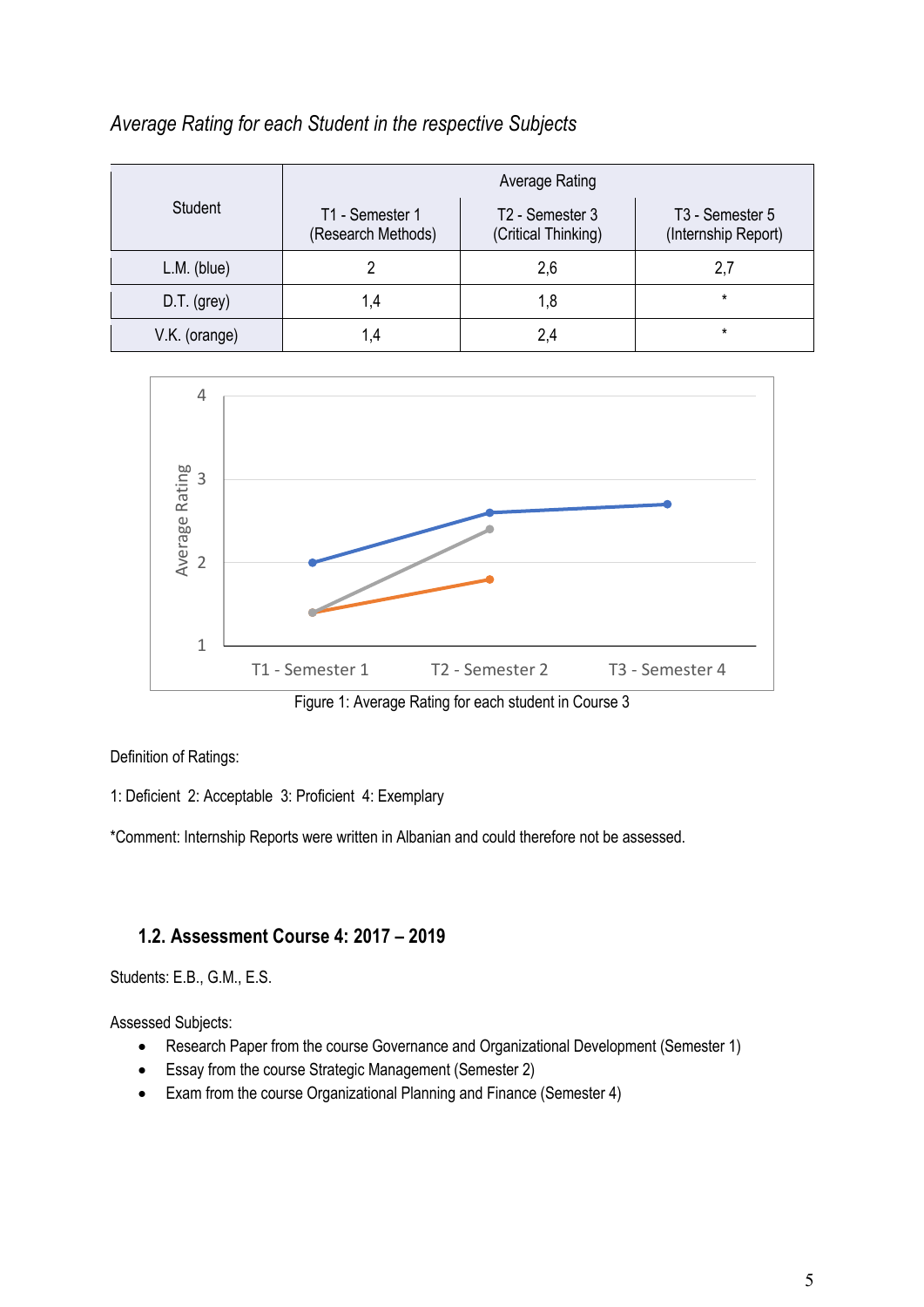| Course 4                  | Student                                                                                                                                                                                      | T1 - Semester 1<br>(Governance and Organizational<br>Development) |          |    |          | T2 - Semester 2<br>(Strategic Management) |                                                                                           |                |    | T3 - Semester 4<br>(Organizational Planning & Finance) |                                                 |          |                |
|---------------------------|----------------------------------------------------------------------------------------------------------------------------------------------------------------------------------------------|-------------------------------------------------------------------|----------|----|----------|-------------------------------------------|-------------------------------------------------------------------------------------------|----------------|----|--------------------------------------------------------|-------------------------------------------------|----------|----------------|
| 2017 - 2019               | E.B.                                                                                                                                                                                         | 1 <sub>1</sub>                                                    | 2.       | 3. | 4.       | 1.                                        | 2.<br>Deficient Acceptable Proficient Exemplary Deficient Acceptable Proficient Exemplary | 3 <sub>1</sub> | 4. | 1.                                                     | 2.<br>Deficient Acceptable Proficient Exemplary | 3.       | $\overline{4}$ |
|                           | Very specialized knowledge at a<br>contemporary advanced level as basis for<br>original thinking and research                                                                                |                                                                   | X        |    |          |                                           |                                                                                           | X              |    |                                                        | X                                               |          |                |
| Knowledge                 | Matches the selection of the research design<br>and the corresponding data collection<br>procedures and analyzing methods to the<br>research                                                 |                                                                   |          | X  |          |                                           |                                                                                           |                | X  |                                                        | X                                               |          |                |
|                           | Comprehensibility, structure of<br>argumentation, target group related,<br>conviction through interesting presentation,<br>clarity of the question                                           |                                                                   | X        |    |          |                                           | X                                                                                         |                |    | X                                                      |                                                 |          |                |
|                           | The ability to express (communicate) oneself<br>clearly, accurately, and professionally in<br>written form.                                                                                  |                                                                   | X        |    |          |                                           | X                                                                                         |                |    |                                                        | X                                               |          |                |
|                           | Critical analysis of theories and approaches<br>in the complex area of management and<br>leadership                                                                                          |                                                                   | $\times$ |    |          |                                           | X                                                                                         |                |    | X                                                      |                                                 |          |                |
| <b>Skills</b>             | Specialized skills for problem solving<br>necessary for research and/or innovation to<br>develop new knowledge and procedures as<br>well as integration of knowledge from various<br>courses |                                                                   | X        |    |          |                                           |                                                                                           | X              |    | X                                                      |                                                 |          |                |
|                           | Handle complex situations, perform<br>operational tasks and solve problems in a<br>goal-oriented, task-appropriate and<br>responsible manner                                                 |                                                                   | X        |    |          |                                           | X                                                                                         |                |    |                                                        | X                                               |          |                |
| <b>Broader Competence</b> | Contributing to knowledge or professional<br>practice and/or reviewing strategic<br>performance of staff/group                                                                               |                                                                   | X        |    |          |                                           |                                                                                           | X              |    |                                                        | X                                               |          |                |
|                           | The ability to engage in professional conduct,<br>integrity, and ethical behavior                                                                                                            |                                                                   |          |    | $\times$ |                                           |                                                                                           |                | X  |                                                        |                                                 | $\times$ |                |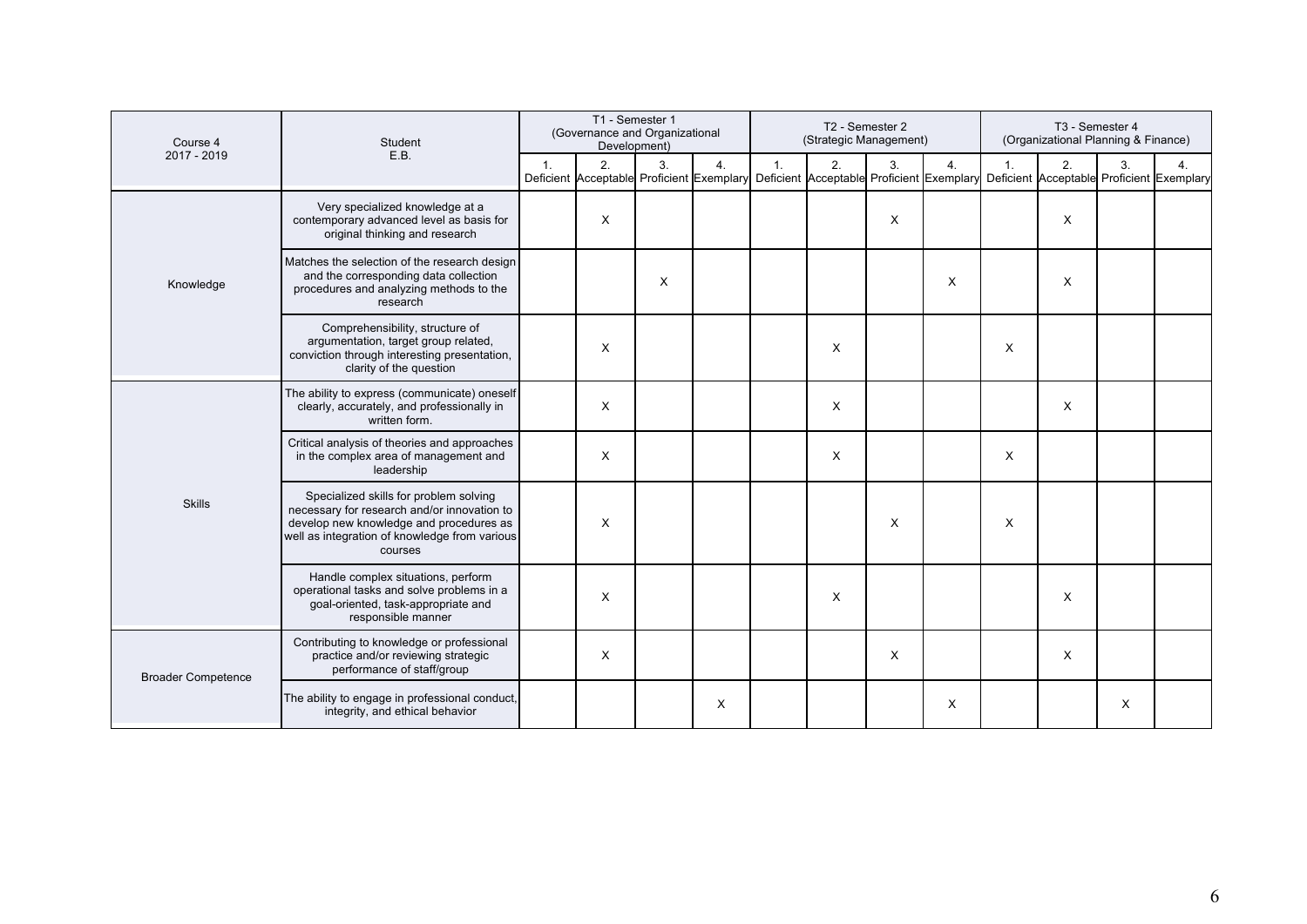| Course 4                  | Student                                                                                                                                                                                      | T1 - Semester 1<br>(Governance and Organizational<br>Development) |    |    |                  | T2 - Semester 2<br>(Strategic Management) |                                                                                           |    |    | T3 - Semester 4<br>(Organizational Planning & Finance) |                                                 |          |                |
|---------------------------|----------------------------------------------------------------------------------------------------------------------------------------------------------------------------------------------|-------------------------------------------------------------------|----|----|------------------|-------------------------------------------|-------------------------------------------------------------------------------------------|----|----|--------------------------------------------------------|-------------------------------------------------|----------|----------------|
| 2017 - 2019               | G.M.                                                                                                                                                                                         | 1 <sub>1</sub>                                                    | 2. | 3. | $\overline{4}$ . | 1.                                        | 2.<br>Deficient Acceptable Proficient Exemplary Deficient Acceptable Proficient Exemplary | 3. | 4. | 1.                                                     | 2.<br>Deficient Acceptable Proficient Exemplary | 3.       | $\overline{4}$ |
|                           | Very specialized knowledge at a contemporary<br>advanced level as basis for original thinking<br>and research                                                                                |                                                                   |    |    | $\times$         |                                           |                                                                                           |    | X  |                                                        |                                                 |          | X              |
| Knowledge                 | Matches the selection of the research design<br>and the corresponding data collection<br>procedures and analyzing methods to the<br>research                                                 |                                                                   |    | X  |                  |                                           |                                                                                           | X  |    |                                                        |                                                 | $\times$ |                |
|                           | Comprehensibility, structure of argumentation,<br>target group related, conviction through<br>interesting presentation, clarity of the question                                              |                                                                   |    |    | X                |                                           | $\times$                                                                                  |    |    |                                                        |                                                 | $\times$ |                |
|                           | The ability to express (communicate) oneself<br>clearly, accurately, and professionally in written<br>form.                                                                                  |                                                                   |    | X  |                  |                                           | X                                                                                         |    |    |                                                        |                                                 | $\times$ |                |
|                           | Critical analysis of theories and approaches in<br>the complex area of management and<br>leadership                                                                                          |                                                                   |    | X  |                  |                                           |                                                                                           | X  |    |                                                        |                                                 | $\times$ |                |
| <b>Skills</b>             | Specialized skills for problem solving<br>necessary for research and/or innovation to<br>develop new knowledge and procedures as<br>well as integration of knowledge from various<br>courses |                                                                   |    | X  |                  |                                           |                                                                                           | X  |    |                                                        |                                                 | X        |                |
|                           | Handle complex situations, perform operational<br>tasks and solve problems in a goal-oriented,<br>task-appropriate and responsible manner                                                    |                                                                   |    | X  |                  |                                           | X                                                                                         |    |    |                                                        |                                                 | X        |                |
| <b>Broader Competence</b> | Contributing to knowledge or professional<br>practice and/or reviewing strategic<br>performance of staff/group                                                                               |                                                                   |    |    | X                |                                           |                                                                                           | X  |    |                                                        |                                                 | $\times$ |                |
|                           | The ability to engage in professional conduct,<br>integrity, and ethical behavior                                                                                                            |                                                                   |    |    | X                |                                           |                                                                                           |    | X  |                                                        |                                                 |          | X              |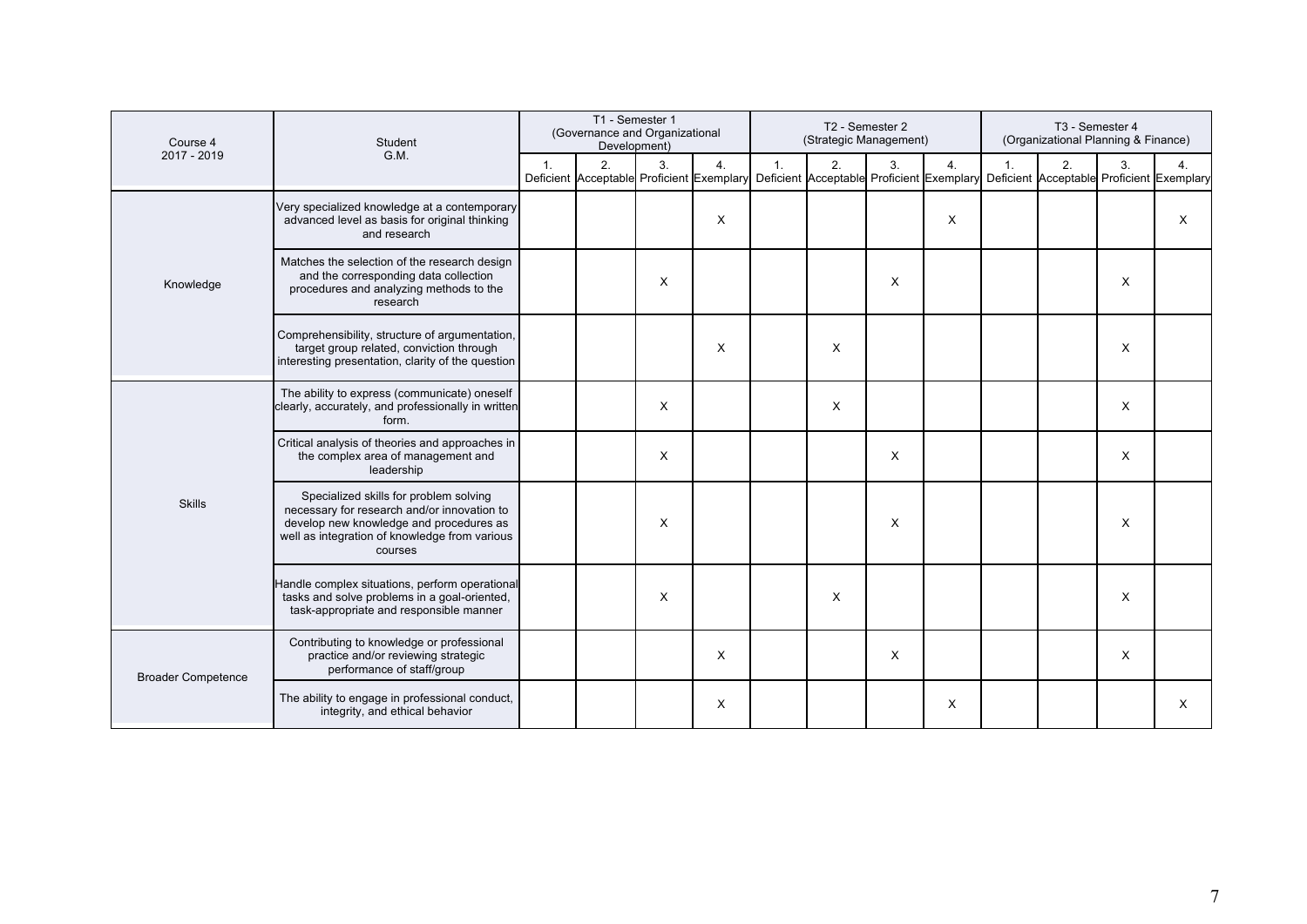| Course 4                  | Student                                                                                                                                                                                   | T1 - Semester 1<br>(Governance and Organizational<br>Development) |    |    |                  | T2 - Semester 2<br>(Strategic Management) |                                                                                                                                     |    |    | T3 - Semester 4<br>(Organizational Planning & Finance) |    |    |                |
|---------------------------|-------------------------------------------------------------------------------------------------------------------------------------------------------------------------------------------|-------------------------------------------------------------------|----|----|------------------|-------------------------------------------|-------------------------------------------------------------------------------------------------------------------------------------|----|----|--------------------------------------------------------|----|----|----------------|
| 2017 - 2019               | E.S.                                                                                                                                                                                      | 1.                                                                | 2. | 3. | $\overline{4}$ . | 1.                                        | 2.<br>Deficient Acceptable Proficient Exemplary Deficient Acceptable Proficient Exemplary Deficient Acceptable Proficient Exemplary | 3. | 4. | $\mathbf{1}$                                           | 2. | 3. | $\overline{4}$ |
|                           | Very specialized knowledge at a contemporary<br>advanced level as basis for original thinking<br>and research                                                                             |                                                                   | X  |    |                  |                                           |                                                                                                                                     | X  |    |                                                        |    |    | X              |
| Knowledge                 | Matches the selection of the research design<br>and the corresponding data collection<br>procedures and analyzing methods to the<br>research                                              |                                                                   | X  |    |                  |                                           |                                                                                                                                     | X  |    |                                                        |    | X  |                |
|                           | Comprehensibility, structure of argumentation,<br>target group related, conviction through<br>interesting presentation, clarity of the question                                           | X                                                                 |    |    |                  |                                           | X                                                                                                                                   |    |    |                                                        |    | X  |                |
|                           | The ability to express (communicate) oneself<br>clearly, accurately, and professionally in written<br>form.                                                                               | X                                                                 |    |    |                  |                                           | X                                                                                                                                   |    |    |                                                        |    | X  |                |
|                           | Critical analysis of theories and approaches in<br>the complex area of management and<br>leadership                                                                                       |                                                                   | X  |    |                  |                                           |                                                                                                                                     | X  |    |                                                        |    | X  |                |
| <b>Skills</b>             | Specialized skills for problem solving necessary<br>for research and/or innovation to develop new<br>knowledge and procedures as well as<br>integration of knowledge from various courses |                                                                   | X  |    |                  |                                           | X                                                                                                                                   |    |    |                                                        |    | X  |                |
|                           | Handle complex situations, perform operational<br>tasks and solve problems in a goal-oriented,<br>task-appropriate and responsible manner                                                 |                                                                   | X  |    |                  |                                           | X                                                                                                                                   |    |    |                                                        |    | X  |                |
| <b>Broader Competence</b> | Contributing to knowledge or professional<br>practice and/or reviewing strategic performance<br>of staff/group                                                                            |                                                                   | X  |    |                  |                                           | X                                                                                                                                   |    |    |                                                        |    | X  |                |
|                           | The ability to engage in professional conduct,<br>integrity, and ethical behavior                                                                                                         |                                                                   |    | X  |                  |                                           |                                                                                                                                     | X  |    |                                                        |    |    | X              |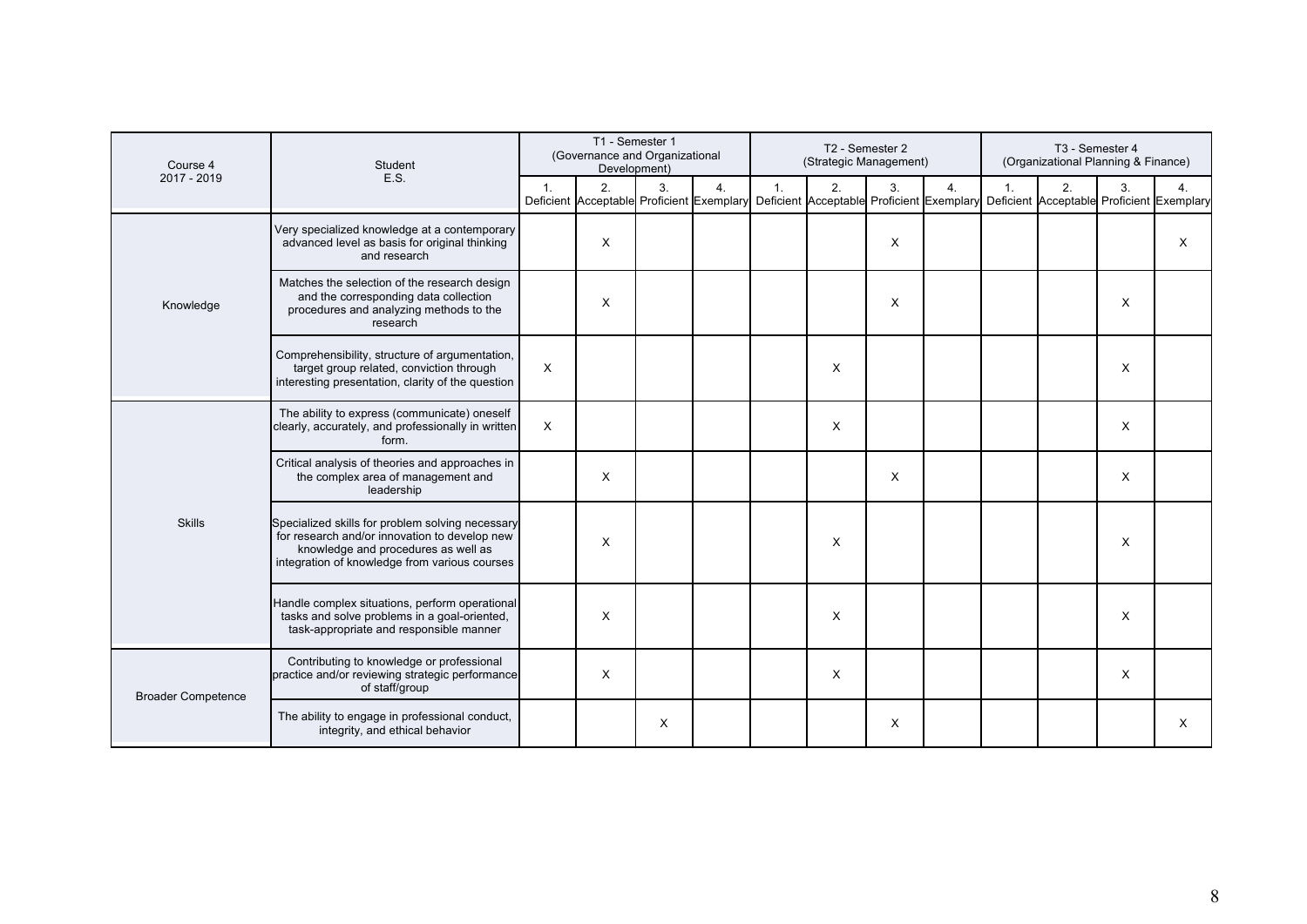# *Average Rating for each Student in the respective Subjects*

|               |                                                                      | Average Rating                            |                                                                       |  |  |  |  |  |  |  |  |  |
|---------------|----------------------------------------------------------------------|-------------------------------------------|-----------------------------------------------------------------------|--|--|--|--|--|--|--|--|--|
| Student       | T1 - Semester 1<br>(Governance and<br>Organizational<br>Development) | T2 - Semester 3<br>(Strategic Management) | T <sub>3</sub> - Semester 5<br>(Organizational Planning &<br>Finance) |  |  |  |  |  |  |  |  |  |
| E.B. (blue)   | 2,3                                                                  | 2,7                                       | 1,7                                                                   |  |  |  |  |  |  |  |  |  |
| G.M. (orange) | 3,4                                                                  | 2,8                                       | 3,2                                                                   |  |  |  |  |  |  |  |  |  |
| $E.S.$ (grey) | 1,8                                                                  | 2,4                                       | 3,2                                                                   |  |  |  |  |  |  |  |  |  |





Definition of Ratings:

1: Deficient 2: Acceptable 3: Proficient 4: Exemplary

# *Average Rating for each Course in the respective Subjects*

|                                                                                              | Average Rating                        |                                                    |                                                                       |  |  |  |  |  |  |  |
|----------------------------------------------------------------------------------------------|---------------------------------------|----------------------------------------------------|-----------------------------------------------------------------------|--|--|--|--|--|--|--|
| Course 3<br>2015 - 2017                                                                      | T1 - Semester 1<br>(Research Methods) | T <sub>2</sub> - Semester 3<br>(Critical Thinking) | T <sub>3</sub> - Semester 5<br>(Internship Report)                    |  |  |  |  |  |  |  |
|                                                                                              | 1,6                                   | 2,3                                                | 2,7                                                                   |  |  |  |  |  |  |  |
| T1 - Semester 1<br>(Governance and Organizational<br>Course 4<br>Development)<br>2017 - 2019 |                                       | T2 - Semester 2<br>(Strategic Management)          | T <sub>3</sub> - Semester 4<br>(Organizational Planning &<br>Finance) |  |  |  |  |  |  |  |
|                                                                                              | 2,5                                   | 2,6                                                | 2,7                                                                   |  |  |  |  |  |  |  |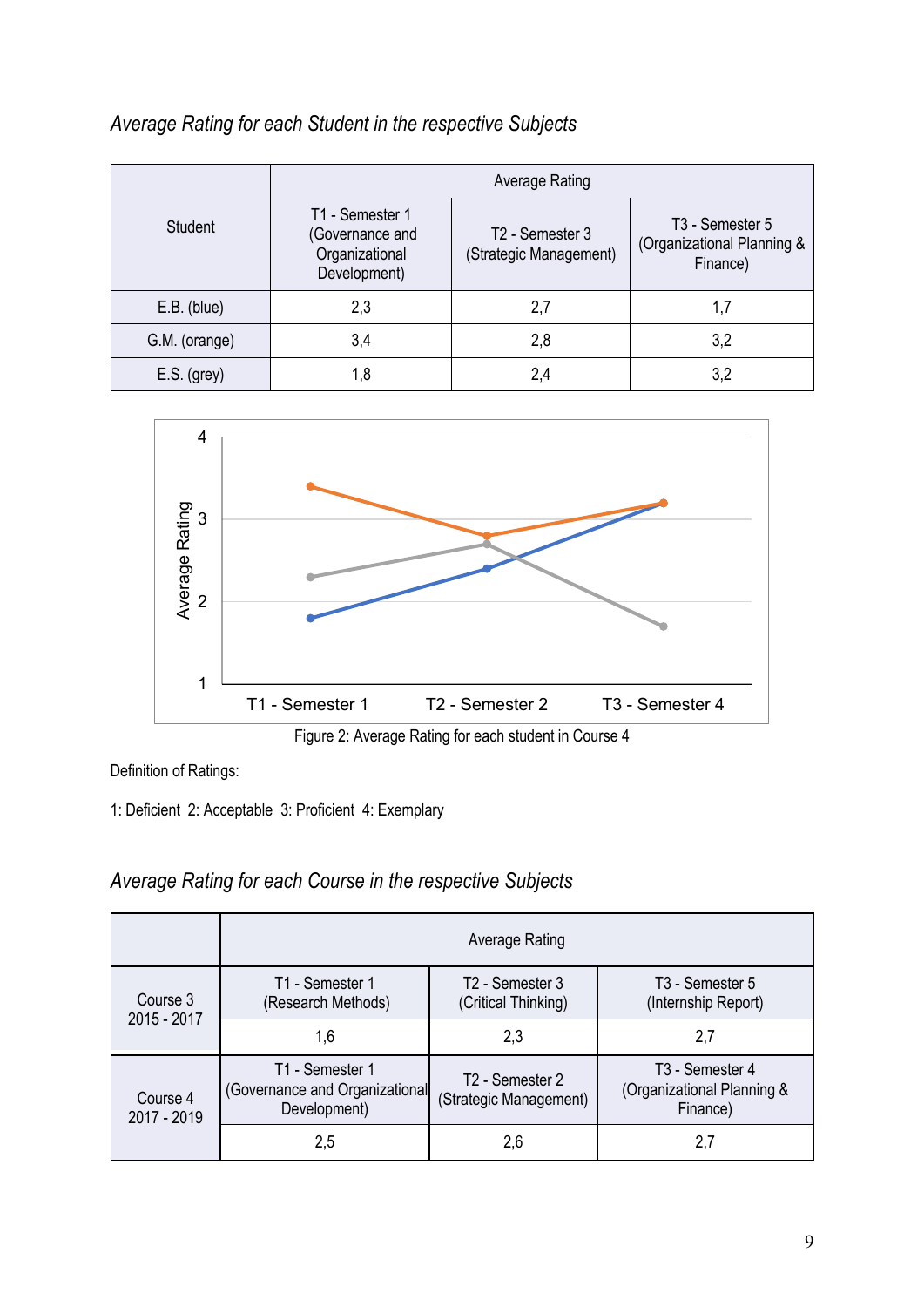

**2. Conclusions**

#### **Course 3 (2015 - 2017)**

At the beginning of their Master's program, all students in Course 3 showed deficiencies in their ability to express themselves clearly and accurately and in their ability to present ideas and arguments in a structured way. As a result, they also struggled in demonstrating other skills such as critical thinking or problem solving, too. However, upon advancing from the first semester to the following ones an improvement of student's knowledge, skills and competences is clearly observable (see Figure 1). Here, the impact of the Master programs content and methods is apparent. This is an indication of a successful achievement of student learning outcomes.

#### **Course 4 (2017-2019)**

At the beginning of their Master's studies, students in course 4 show, on average, a fairly good level in the elements assessed. One student (G.M.) stands out by showing proficient or even exemplary knowledge, skills and competences. Course 4 as a whole does not show a clear development towards improved ratings upon advancing through semesters (see Figure 2). However, student E.S. who started her studies with a rather low average rating shows continuous development from one semester to the next. On the other hand, students G.M. and E.B. show fluctuating ratings. One reason for that inconsistency might be different levels of supervision and input from lecturers who were responsible for the assessed student papers. Personal preferences of students for particular subjects might also play a role in inconsistent performances.

#### **Comparison of Courses 3 and 4**

Figure 3 shows a comparison of the average ratings for all students in Course 3 and Course 4. Both courses show an increase in the average rating from the first to the third assessed paper. Course 3 shows a strong learning curve while Course 4 shows a rather flat learning curve. However, Course 3 had higher average ratings from the start and therefore the potential for improvement was less compared to Course 4. Two students from Course 4 (G.M. and E.B.) had already completed NGU's Bachelor's program "Business and Economics". The skills and competences for academic writing and critical thinking that those two students have acquired from their previous Bachelor studies were clearly observable in their papers from the start of their Master studies.